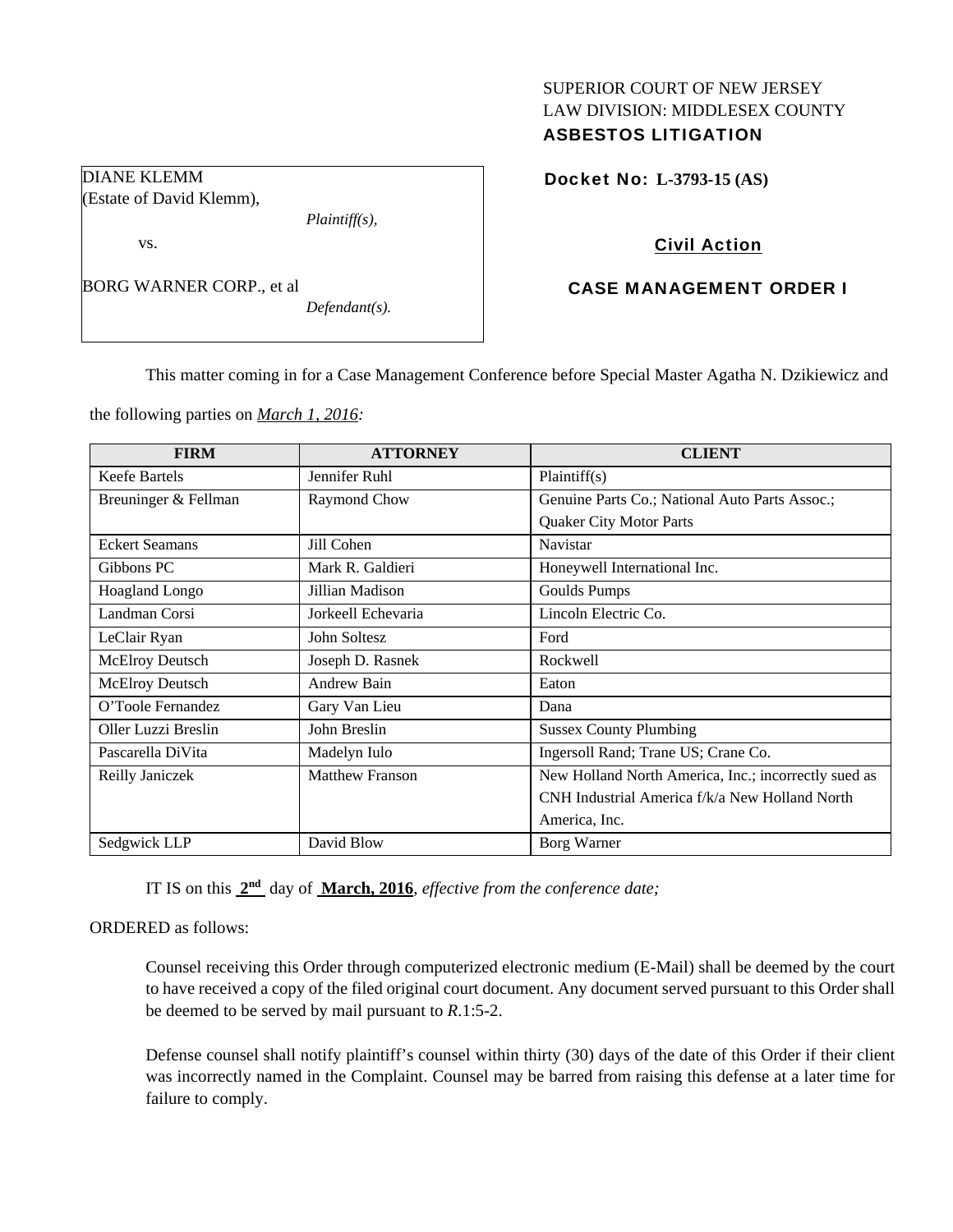# **DISCOVERY**

| April 1, 2016      | Plaintiff shall serve answers to standard interrogatories, provide the information required by<br>paragraph VII.B.1.a. of the General Order, and shall advise defendants whether the plaintiff<br>is available for deposition and, if not, the reasons therefore by this date. |
|--------------------|--------------------------------------------------------------------------------------------------------------------------------------------------------------------------------------------------------------------------------------------------------------------------------|
| April 1, 2016      | Plaintiff shall serve answers to wrongful death interrogatories by this date.                                                                                                                                                                                                  |
| May 13, 2016       | Defendants shall serve answers to standard interrogatories by this date.                                                                                                                                                                                                       |
| May 27, 2016       | Plaintiff shall propound supplemental interrogatories and document requests by this date.                                                                                                                                                                                      |
| July 1, 2016       | Defendants shall serve answers to supplemental interrogatories and document requests by this<br>date.                                                                                                                                                                          |
| May 27, 2016       | Defendants shall propound supplemental interrogatories and document requests by this date.                                                                                                                                                                                     |
| July 1, 2016       | Plaintiff shall serve answers to supplemental interrogatories and document requests by this<br>date.                                                                                                                                                                           |
| August 31, 2016    | Fact discovery, including depositions, shall be completed by this date. Plaintiff's counsel shall<br>contact the Special Master within one week of this deadline if all fact discovery is not<br>completed.                                                                    |
| September 30, 2016 | Depositions of corporate representatives shall be completed by this date.                                                                                                                                                                                                      |

### **EARLY SETTLEMENT**

October 21, 2016 Settlement demands shall be served on all counsel and the Special Master by this date.

## **SUMMARY JUDGMENT MOTION PRACTICE**

| October 21, 2016   | Plaintiff's counsel shall advise, in writing, of intent not to oppose motions by this date. |
|--------------------|---------------------------------------------------------------------------------------------|
| November 4, $2016$ | Summary judgment motions shall be filed no later than this date.                            |
| December 2, $2016$ | Last return date for summary judgment motions.                                              |

# **MEDICAL DEFENSE**

- April 1, 2016 Defendants shall forward medical authorizations to plaintiff's counsel by this date.
- April 29, 2016 Plaintiff shall serve executed medical authorizations by this date.
- April 1, 2016 Plaintiff shall serve a diagnostic medical report and any medical records in plaintiff's possession by this date.
- October 3, 2016 Plaintiff shall serve medical expert reports by this date.
- January 27, 2017 Defendants shall identify its medical experts and serve medical reports, if any, by this date. **In addition, defendants shall notify plaintiff's counsel (as well as all counsel of record) of a joinder in an expert medical defense by this date.**

\_\_\_\_\_\_\_\_\_\_\_\_\_\_\_\_\_\_\_\_\_\_\_\_\_\_\_\_\_\_\_\_\_\_\_\_\_\_\_\_\_\_\_\_\_\_\_\_\_\_\_\_\_\_\_\_\_\_\_\_\_\_\_\_\_\_\_\_\_\_\_\_\_\_\_\_\_\_\_\_\_\_\_\_\_\_\_\_\_\_\_\_\_\_\_\_\_\_\_\_\_\_\_\_\_\_\_\_\_\_